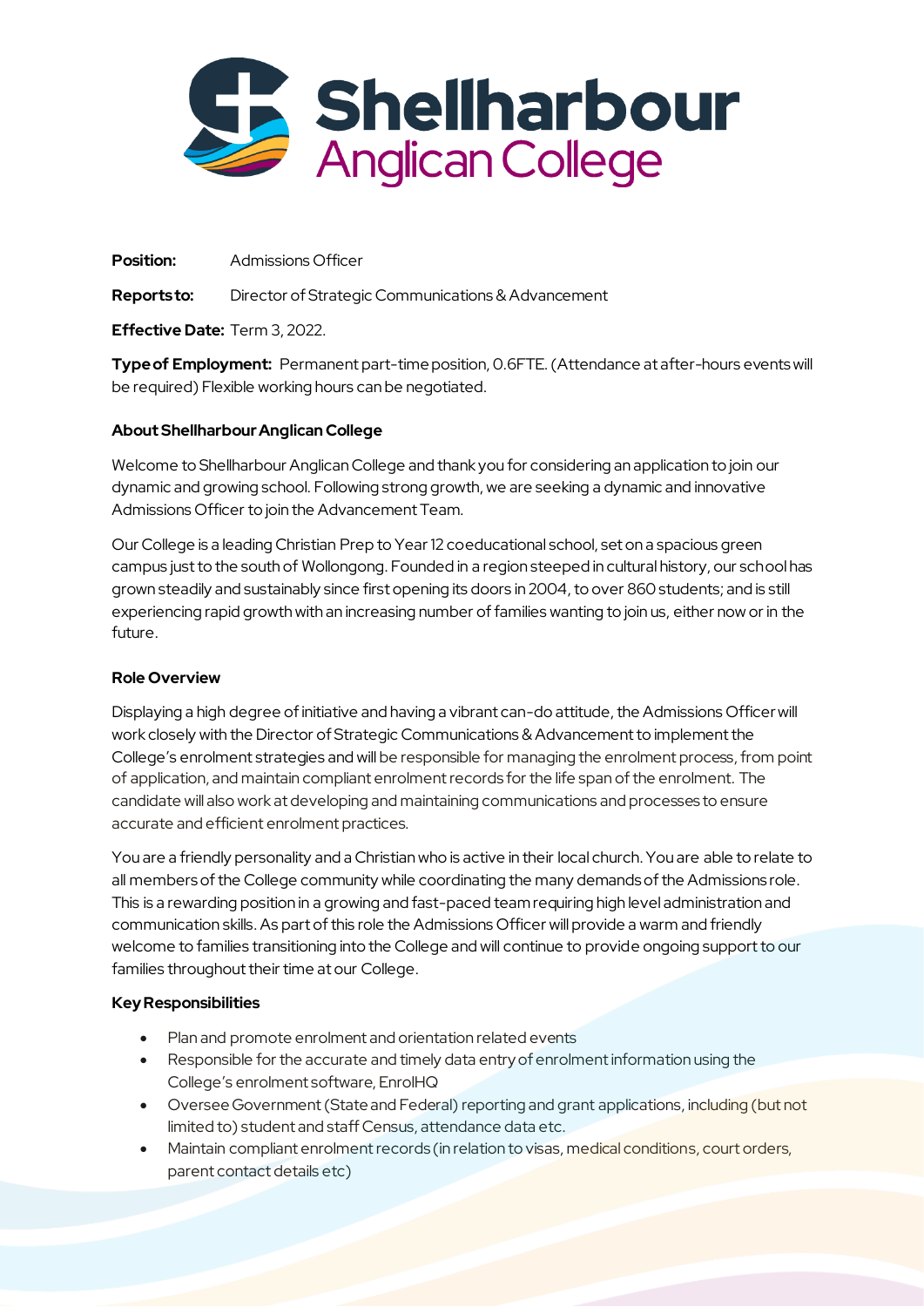- Recommend and support improvements in enrolment and withdrawal processes
- Communicate enrolment and waiting list related matters with parents and key stakeholders
- Complete monthly enrolment reports for the Director of Strategic Communications and Advancement, Principal and College Council
- Provide reports and statistical information to assist with financial and operational forecasting related to enrolments, and data for use in College marketing and community engagement
- Liaise with the Head of Senior School and Head of Junior School in relation to student enrolment interviews and offers of places at the College
- Liaise with the Uniform Shop supervisor as required to ensure that stocks of student uniforms are adequate to meet new enrolment demands throughout the school year.
- Represent the school at external events where necessary
- Other tasks as required from time to time to ensure the smooth running of the College

#### **Ideally candidates will –**

- Have experience working in the education sector (desirable)
- Be confident in using ICT systems including EnrolHQ, Microsoft Office and the Colleges' administration system, Edumate
- Have the desire to identify and bring about significant improvement and streamlining of processes, systems and record keeping.
- Communicate articulately and effectively over the phone, in writing and in person
- Demonstrate outstanding customer service skills
- Work independently under broad direction and contribute as part of a team
- Have exceptional attention to detail and high work standards
- Deal with confidential information in a sensitive and professional manner
- Have the ability to effectively manage and lead projects related to enrolment
- Actively support the Christian identity and purpose of the College, and uphold the values and expectations as described in the Staff Code of Conduct. Comply with applicable child protection legislation and be responsible for ensuring that the College's Child Safe policies, procedures and programs are at the forefront of all we do.Be responsible for complying with the College's WHS policies, procedures and practices and contribute to a healthy and safe workplace culture.

Shellharbour Anglican College is committed to ensuring the safety of our staff, students and school communities. In line with College COVID-19 policy, all staff are required to be fully vaccinated against COVID-19 or have an approved medical contraindication in order to work with us. Compliance with this policy and providing evidence of vaccination is an essential requirement of employment.

*No role description can capture the complexity of working in a college – as such this is a guide and is not intended to be an exhaustive or exclusive list of duties for this position. It is subject to change with evolving needs and will include other duties as they arise.* **At times this position may require a varied work pattern to support events and campaign.**